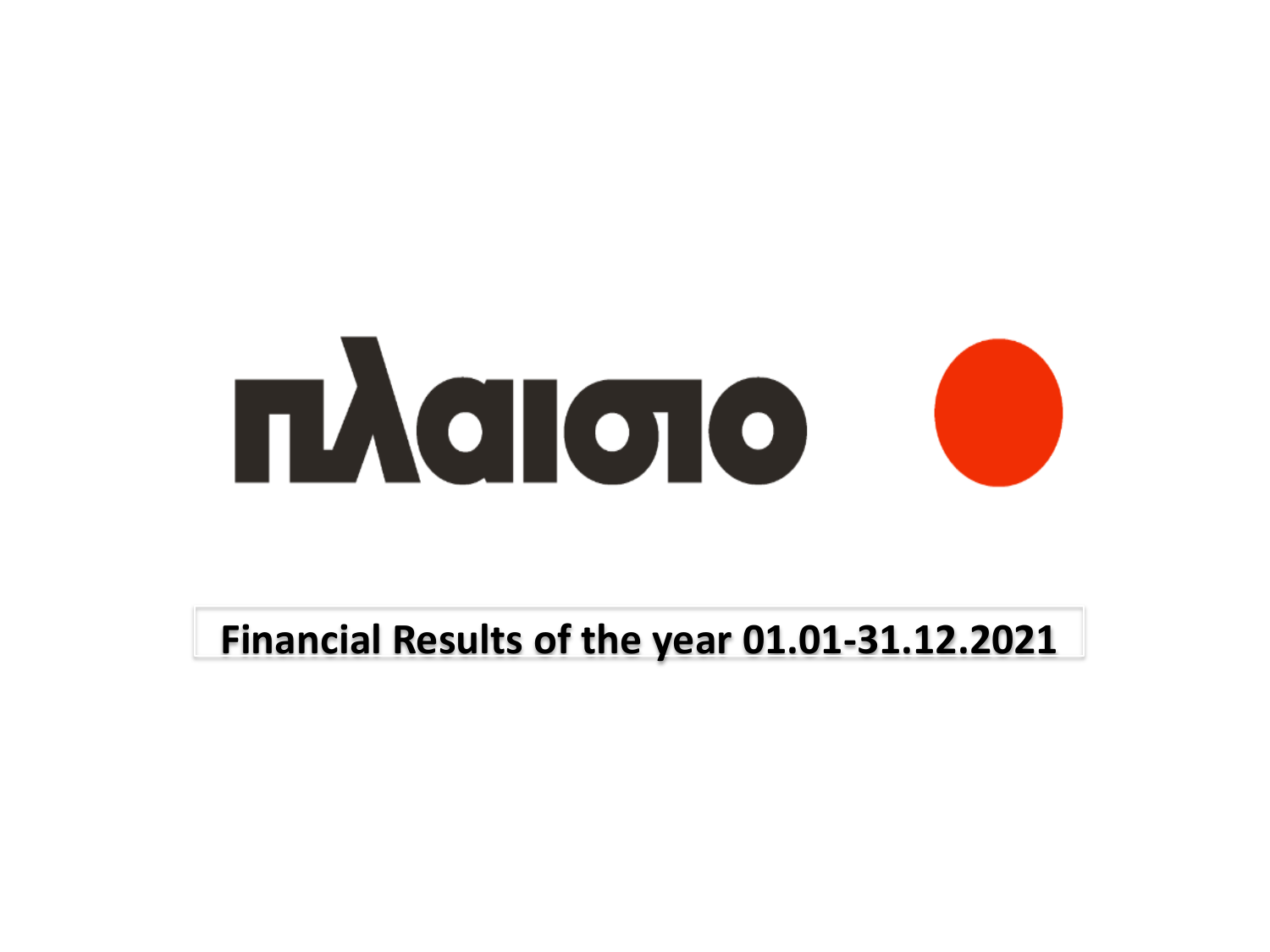## Evolution of key P&L figures (amounts in  $\epsilon$  ml)

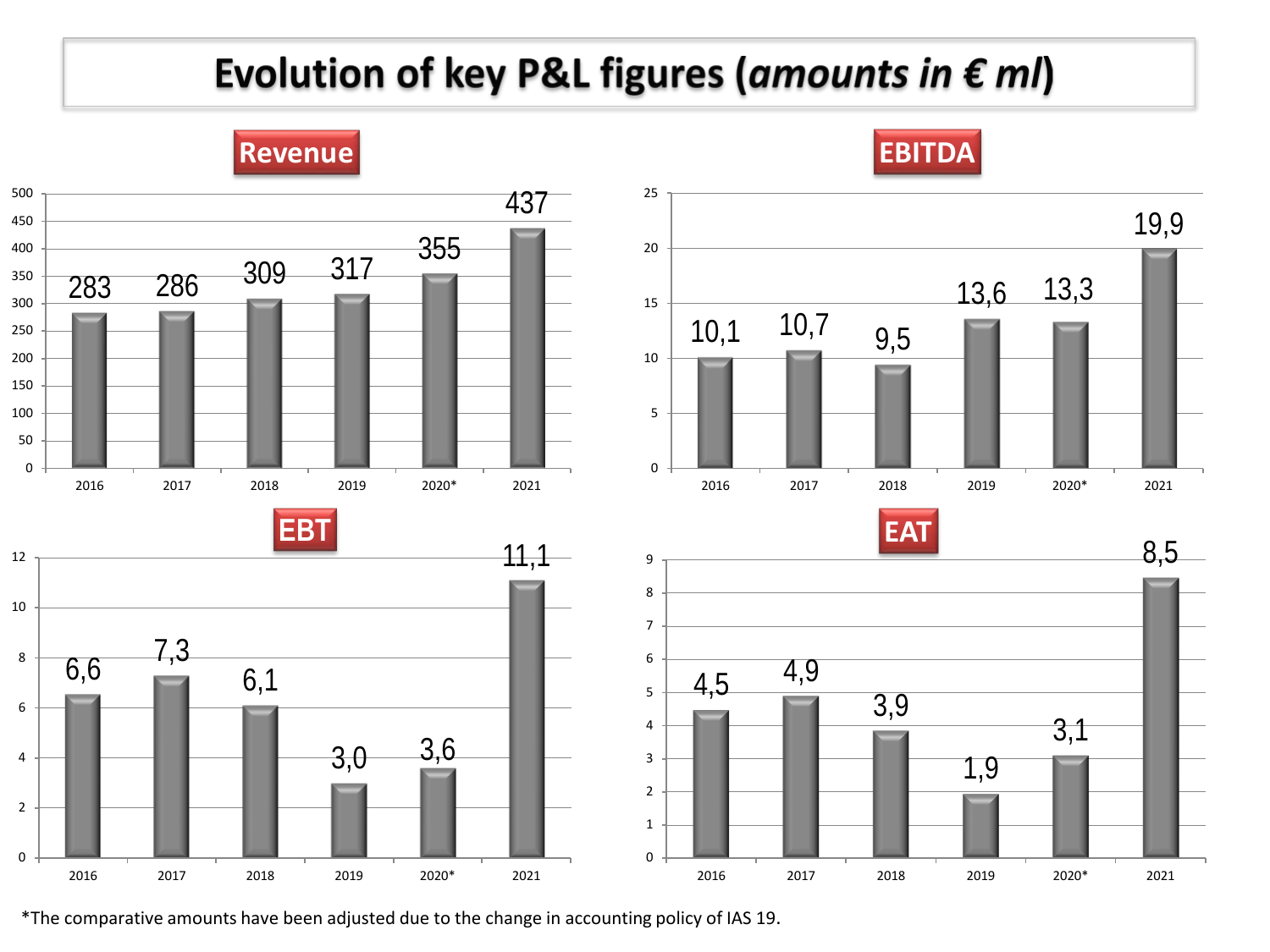## **Evolution of key P&L figures (***amounts in € ml***)**

#### **Total Assets**

**Total Equity**



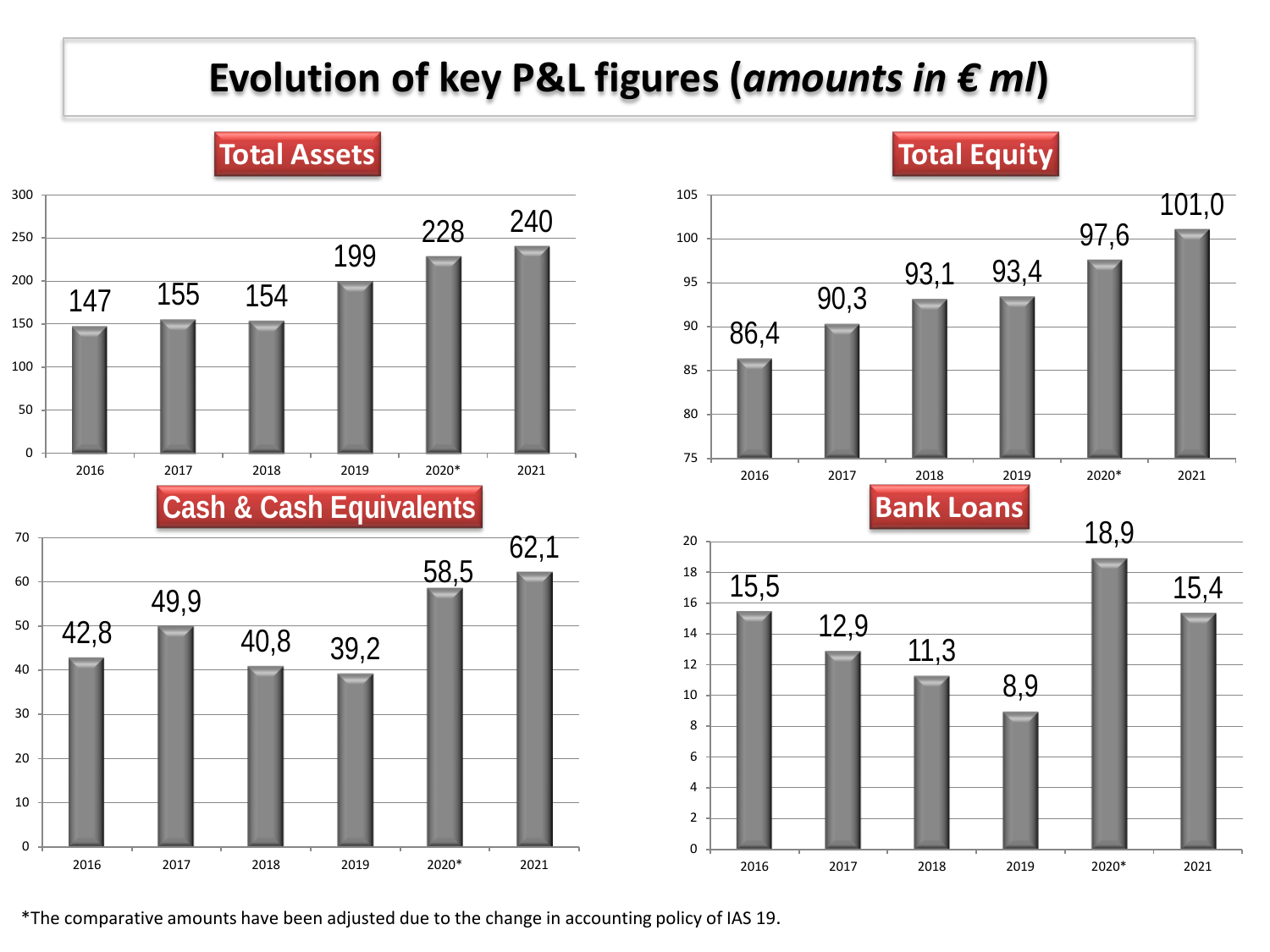## **Consolidated P&L (amounts in € ml)**

|                 | $01.01 -$ | $01.01 -$ |            |
|-----------------|-----------|-----------|------------|
|                 | 31.12.21  | 31.12.20* | $\Delta\%$ |
| Revenue         | 436,9     | 354,6     | 23,2%      |
| <b>EBITDA</b>   | 19,9      | 13,3      | 49,6%      |
| % EBITDA margin | 4,6%      | 3,8%      | 0,8        |
| <b>EBIT</b>     | 12,8      | 5,5       | 131,3%     |
| % EBIT margin   | 2,9%      | 1,6%      | 1,4        |
| <b>EBT</b>      | 11,1      | 3,6       | 206,0%     |
| % EBT           | 2,5%      | 1,0%      | 1,5        |
| <b>EAT</b>      | 8,5       | 3,1       | 171,4%     |
| % EAT margin    | 1,9%      | 0,9%      | 1,1        |

 *Consolidated sales at € 436,9 m. with a strong double-digit increase (+23,2%). The percentage increase in sales, was 18,2%, excluding the effect of the subsidized sales under the program "Digital Access".*

 *Increase in both EBITDA and bottom line margins.*

 *EBITDA and EBIT significantly increased by 50% and 131% to € 19,9 m. and € 12,8 m., respectively.*

*Three-digit percentage increase in EBT, to € 11,1 m..*

 $\checkmark$  Increase in EAT, to € 8,5 m..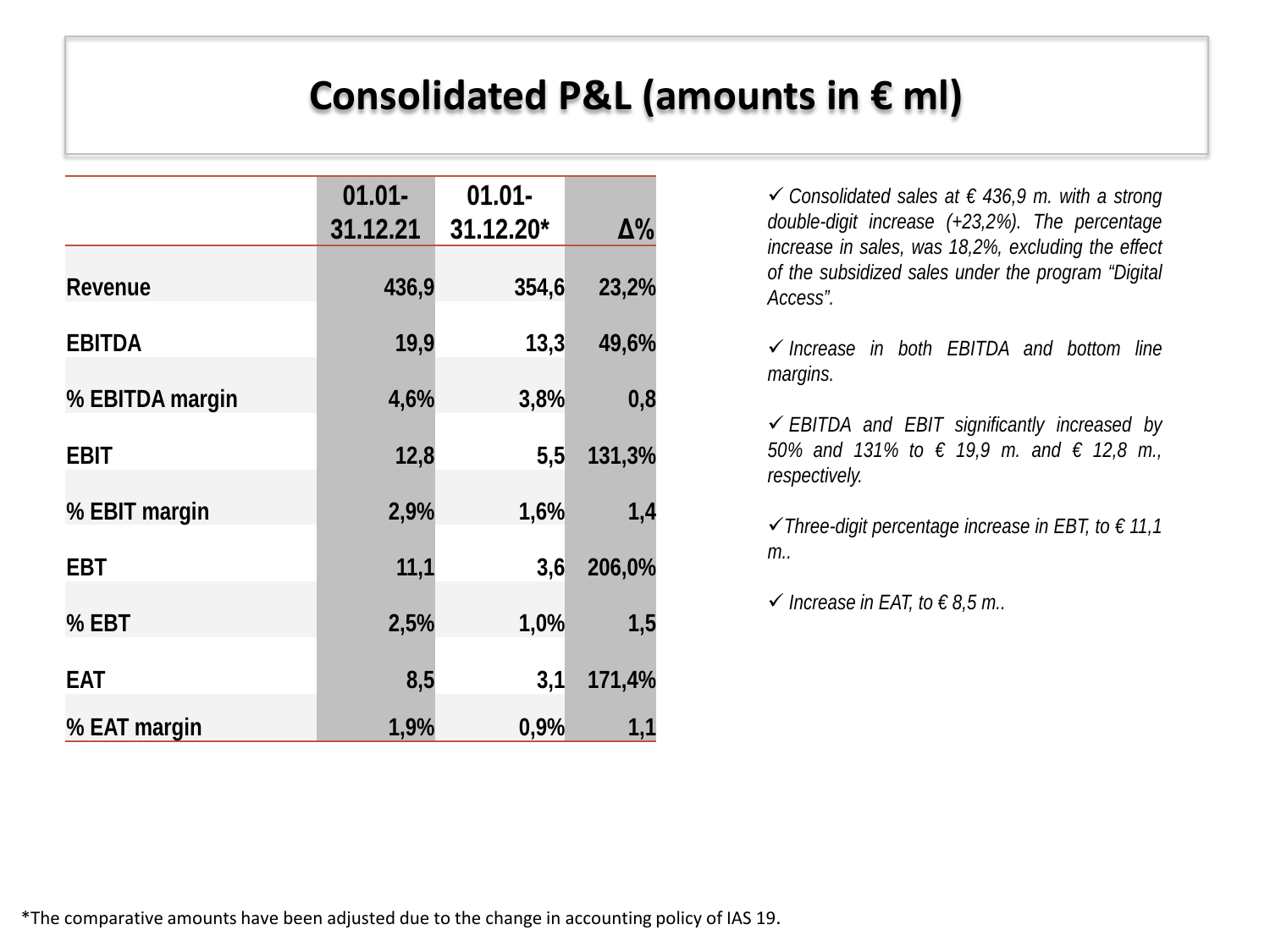## **Consolidated Balance Sheet (amounts in € ml)**

|                                              | 31.12.2021 | 31.12.2020* | $\Delta\%$ |
|----------------------------------------------|------------|-------------|------------|
| Tangible assets                              | 38,1       | 35,0        | 8,8%       |
| <b>Right-of-Use Assets</b>                   | 34,3       | 34,2        | 0,2%       |
| Intangible assets                            | 2,1        | 2,1         | 2,7%       |
| Other non-current assets                     | 4,6        | 4,6         | 0,2%       |
| Inventory                                    | 65,9       | 61,3        | 7,5%       |
| <b>Accounts Receivables</b>                  | 25,0       | 27,3        | $-8,2%$    |
| Other current assets and<br>Cash equivalents | 70,0       | 63,7        | 9,8%       |
| <b>Total Assets</b>                          | 240,0      | 228,2       | 5,2%       |
| <b>Total Debt</b>                            | 15,4       | 18,9        | $-18,7%$   |
| <b>Total Lease Liabilities</b>               | 38,5       | 36,6        | 5,1%       |
| <b>Other Short Term Liabilities</b>          | 80,1       | 70,0        | 14,4%      |
| <b>Other Long Term Liabilities</b>           | 5,0        | 5,1         | $-1,0%$    |
| <b>Total Liabilities</b>                     | 139,0      | 130,6       | 6,4%       |
| <b>Shareholders' Equity</b>                  | 101,0      | 97,6        | 3,6%       |

 *Increase in inventory by a medium one-digit percentage with a parallel decrease in accounts receivables by a middle single-digit percentage.*

 *Cash equivalents at € 62,1 m., leading to negative net borrowing of € 46,8 m..*

 *Consistent strengthening of the capital base of the Group with the Equity amounting to € 101 m..*

 *According to the above, improvement in the leverage ratio (Debt to Equity) to 1,38.*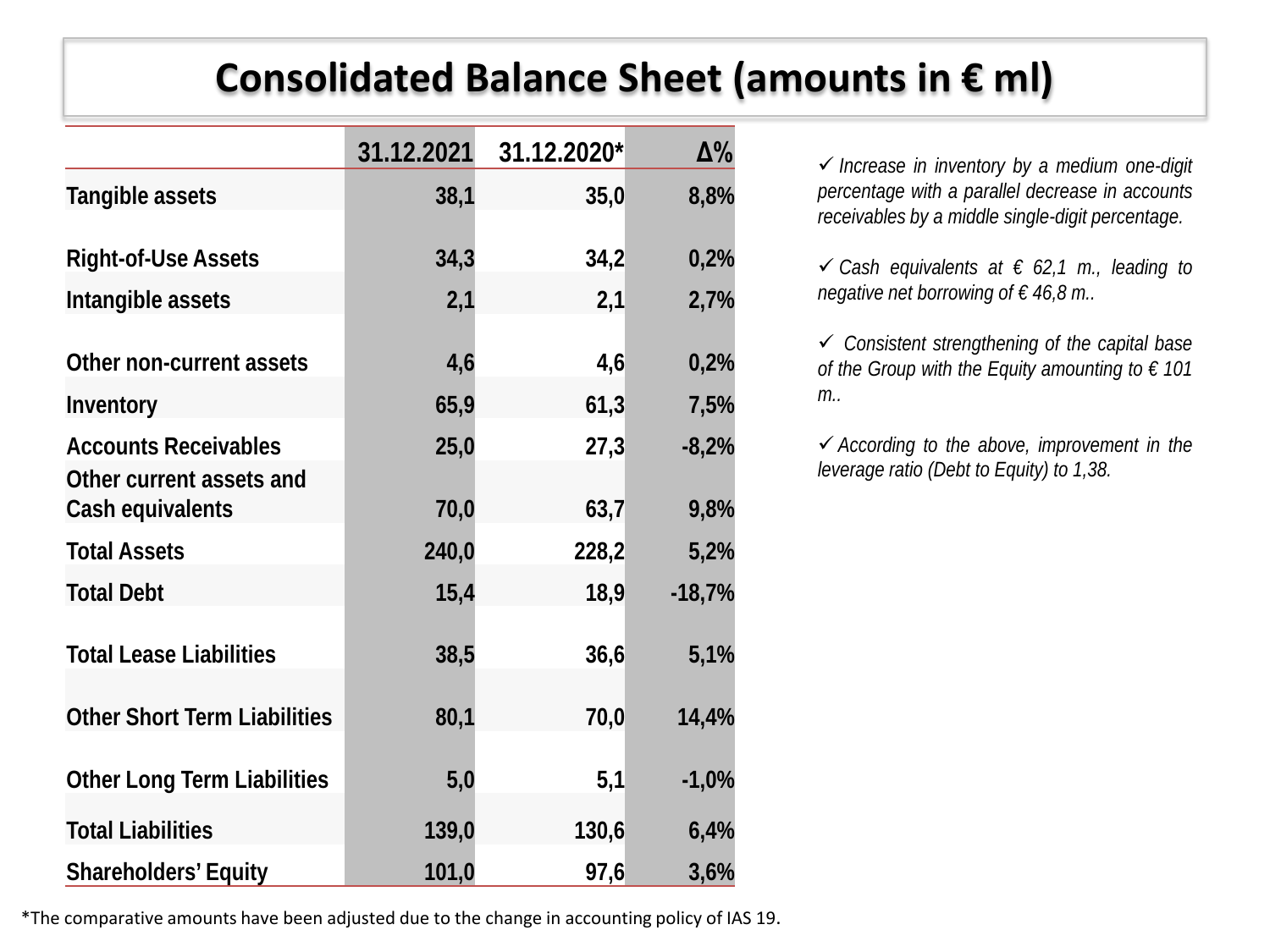## **Consolidated Cash Flow (amounts in € ml)**

|                                                          | $01.01 -$  | $01.01 -$   |
|----------------------------------------------------------|------------|-------------|
|                                                          | 31.12.2021 | 31.12.2020* |
| <b>Cash Flows from Operating</b><br><b>Activities</b>    | 20,9       | 15,2        |
| <b>Cash Flows from Investment</b><br><b>Activities</b>   | $-5,6$     | $-1,2$      |
| <b>Cash Flows from Financing</b><br><b>Activities</b>    | $-11,7$    | 5,3         |
| Net Increase / (decrease) in<br>cash and cash equivalent | 3,6        | 19,3        |
| Cash & Cash equivalents at<br>the beginning of period    | 58,5       | 39,2        |
| Cash & Cash equivalents at<br>the end of period          | 62,1       | 58,5        |

 *Significant positive operating cash flows of € 20,9 m., mainly, due to increased EBT combined with the increased liabilities to suppliers.*

 *Negative cash flows from financing activities due to the decrease in borrowed funds and the return of share capital.*

 *Consequently, cash and cash equivalents increased to more than*  $\epsilon$  *60 m.*